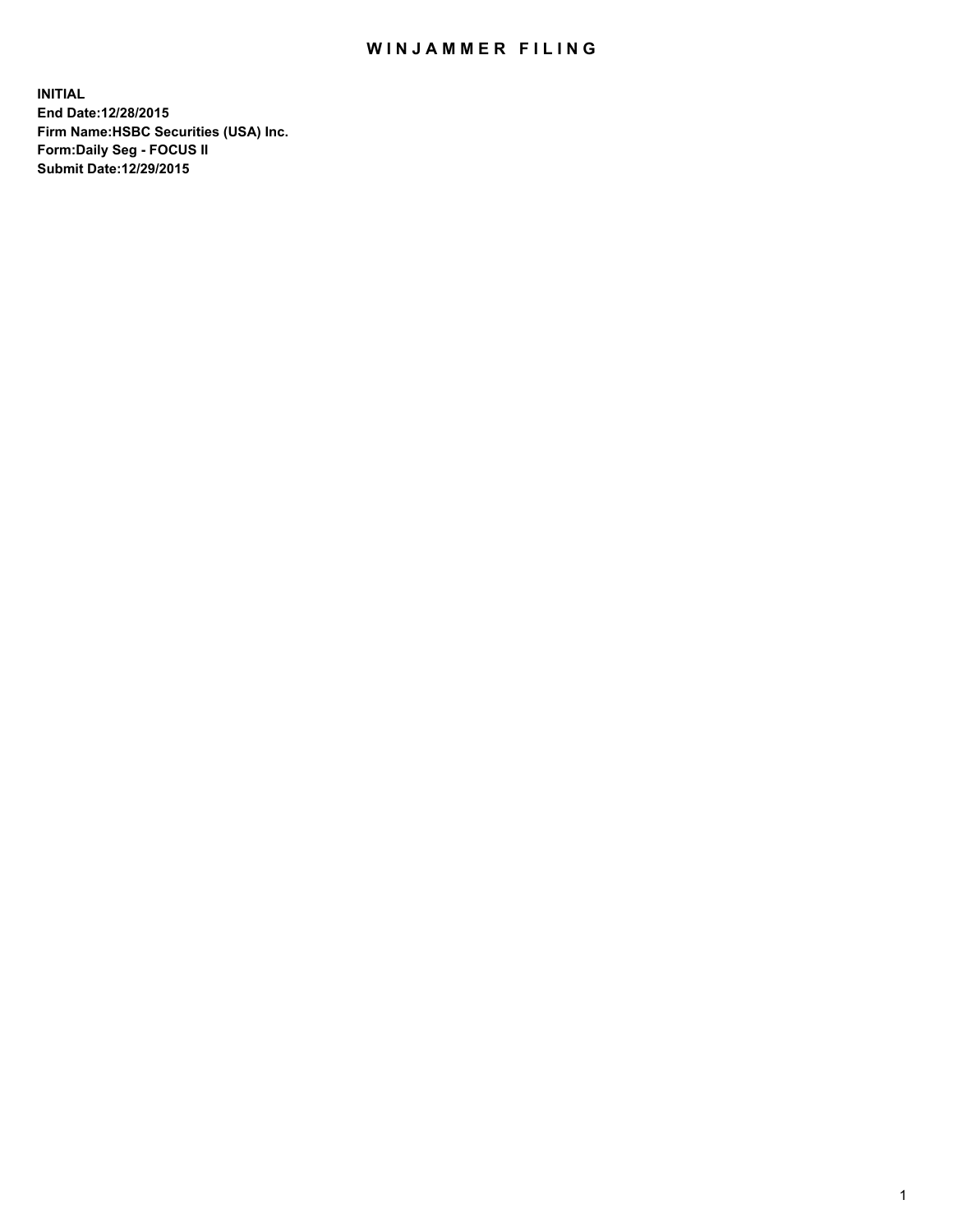## **INITIAL End Date:12/28/2015 Firm Name:HSBC Securities (USA) Inc. Form:Daily Seg - FOCUS II Submit Date:12/29/2015 Daily Segregation - Cover Page**

| Name of Company<br><b>Contact Name</b><br><b>Contact Phone Number</b><br><b>Contact Email Address</b>                                                                                                                                                                                                                         | <b>HSBC Securities (USA) Inc.</b><br><b>Michael Vacca</b><br>212-525-7951<br>michael.vacca@us.hsbc.com |
|-------------------------------------------------------------------------------------------------------------------------------------------------------------------------------------------------------------------------------------------------------------------------------------------------------------------------------|--------------------------------------------------------------------------------------------------------|
| FCM's Customer Segregated Funds Residual Interest Target (choose one):<br>a. Minimum dollar amount: ; or<br>b. Minimum percentage of customer segregated funds required:% ; or<br>c. Dollar amount range between: and; or<br>d. Percentage range of customer segregated funds required between: % and %.                      | 110,000,000<br><u>0</u><br>00<br>00                                                                    |
| FCM's Customer Secured Amount Funds Residual Interest Target (choose one):<br>a. Minimum dollar amount: ; or<br>b. Minimum percentage of customer secured funds required:%; or<br>c. Dollar amount range between: and; or<br>d. Percentage range of customer secured funds required between:% and%.                           | 10,000,000<br><u>0</u><br><u>00</u><br>0 <sub>0</sub>                                                  |
| FCM's Cleared Swaps Customer Collateral Residual Interest Target (choose one):<br>a. Minimum dollar amount: ; or<br>b. Minimum percentage of cleared swaps customer collateral required:%; or<br>c. Dollar amount range between: and; or<br>d. Percentage range of cleared swaps customer collateral required between:% and%. | 90,000,000<br><u>0</u><br>0 <sub>0</sub><br>0 <sub>0</sub>                                             |

Attach supporting documents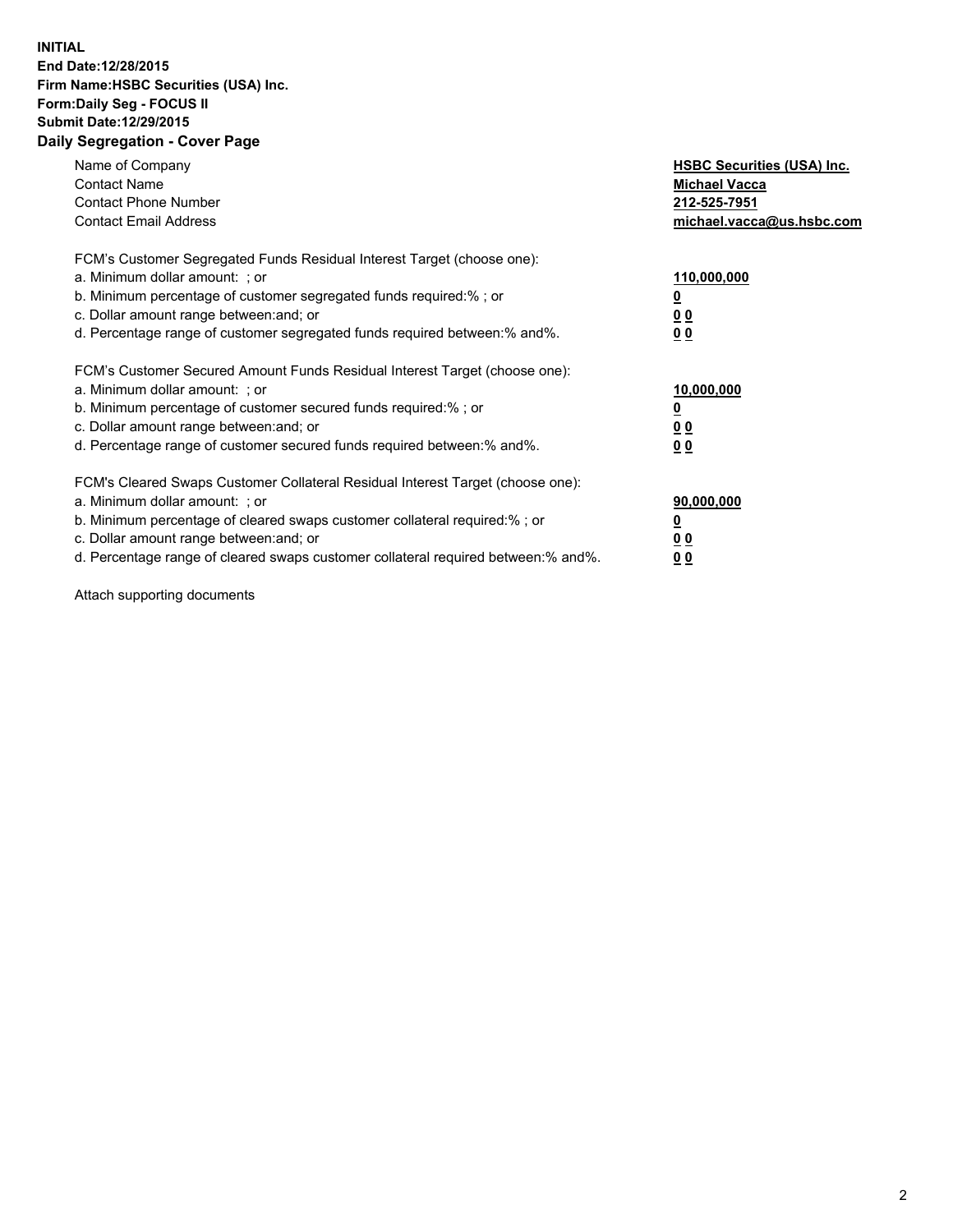**INITIAL End Date:12/28/2015 Firm Name:HSBC Securities (USA) Inc. Form:Daily Seg - FOCUS II Submit Date:12/29/2015**

## **Daily Segregation - Secured Amounts** Foreign Futures and Foreign Options Secured Amounts Amount required to be set aside pursuant to law, rule or regulation of a foreign government or a rule of a self-regulatory organization authorized thereunder **0** [7305] 1. Net ledger balance - Foreign Futures and Foreign Option Trading - All Customers A. Cash **38,896,110** [7315] B. Securities (at market) **133,688,967** [7317] 2. Net unrealized profit (loss) in open futures contracts traded on a foreign board of trade **-4,682,161** [7325] 3. Exchange traded options a. Market value of open option contracts purchased on a foreign board of trade **0** [7335] b. Market value of open contracts granted (sold) on a foreign board of trade **0** [7337] 4. Net equity (deficit) (add lines 1. 2. and 3.) **167,902,916** [7345] 5. Account liquidating to a deficit and account with a debit balances - gross amount **10,764,876** [7351] Less: amount offset by customer owned securities **-10,764,876** [7352] **0** [7354] 6. Amount required to be set aside as the secured amount - Net Liquidating Equity Method (add lines 4 and 5) **167,902,916** [7355] 7. Greater of amount required to be set aside pursuant to foreign jurisdiction (above) or line 6. **167,902,916** [7360] FUNDS DEPOSITED IN SEPARATE REGULATION 30.7 ACCOUNTS 1. Cash in banks A. Banks located in the United States **25,252,997** [7500] B. Other banks qualified under Regulation 30.7 **0** [7520] **25,252,997** [7530] 2. Securities A. In safekeeping with banks located in the United States **92,038,149** [7540] B. In safekeeping with other banks qualified under Regulation 30.7 **0** [7560] **92,038,149** [7570] 3. Equities with registered futures commission merchants A. Cash **0** [7580] B. Securities **0** [7590] C. Unrealized gain (loss) on open futures contracts **0** [7600] D. Value of long option contracts **0** [7610] E. Value of short option contracts **0** [7615] **0** [7620] 4. Amounts held by clearing organizations of foreign boards of trade A. Cash **0** [7640] B. Securities **0** [7650] C. Amount due to (from) clearing organization - daily variation **0** [7660] D. Value of long option contracts **0** [7670] E. Value of short option contracts **0** [7675] **0** [7680] 5. Amounts held by members of foreign boards of trade A. Cash **82,612,903** [7700] B. Securities **41,650,819** [7710] C. Unrealized gain (loss) on open futures contracts **-4,682,161** [7720] D. Value of long option contracts **0** [7730] E. Value of short option contracts **0** [7735] **119,581,561** [7740] 6. Amounts with other depositories designated by a foreign board of trade **0** [7760] 7. Segregated funds on hand **0** [7765] 8. Total funds in separate section 30.7 accounts **236,872,707** [7770] 9. Excess (deficiency) Set Aside for Secured Amount (subtract line 7 Secured Statement Page 1 from Line 8) **68,969,791** [7380]

10. Management Target Amount for Excess funds in separate section 30.7 accounts **10,000,000** [7780]

11. Excess (deficiency) funds in separate 30.7 accounts over (under) Management Target **58,969,791** [7785]

3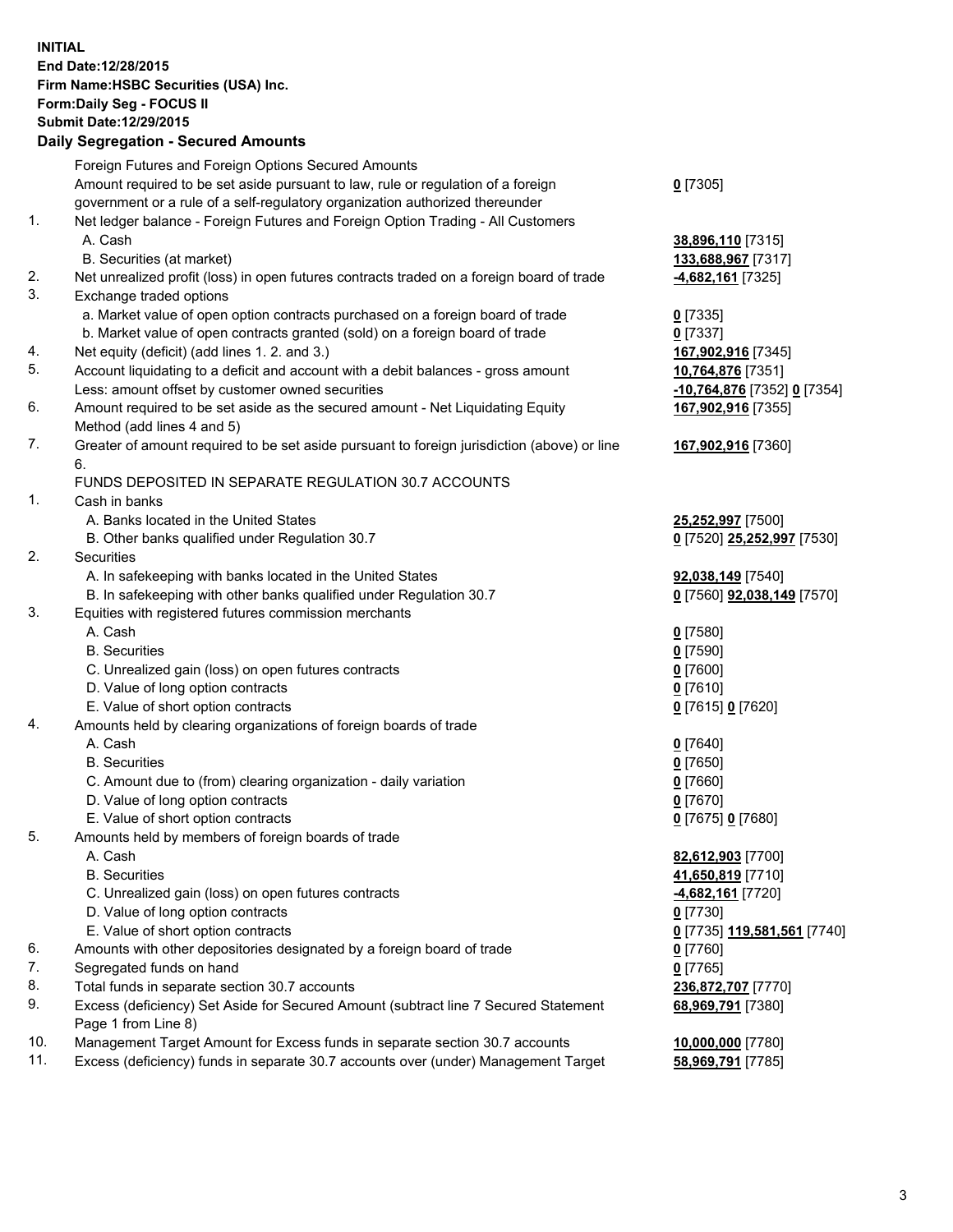**INITIAL End Date:12/28/2015 Firm Name:HSBC Securities (USA) Inc. Form:Daily Seg - FOCUS II Submit Date:12/29/2015 Daily Segregation - Segregation Statement** SEGREGATION REQUIREMENTS(Section 4d(2) of the CEAct) 1. Net ledger balance A. Cash **236,442,544** [7010] B. Securities (at market) **982,710,271** [7020] 2. Net unrealized profit (loss) in open futures contracts traded on a contract market **33,769,860** [7030] 3. Exchange traded options A. Add market value of open option contracts purchased on a contract market **104,074,122** [7032] B. Deduct market value of open option contracts granted (sold) on a contract market **-44,130,908** [7033] 4. Net equity (deficit) (add lines 1, 2 and 3) **1,312,865,889** [7040] 5. Accounts liquidating to a deficit and accounts with debit balances - gross amount **1,490,833** [7045] Less: amount offset by customer securities **-1,490,777** [7047] **56** [7050] 6. Amount required to be segregated (add lines 4 and 5) **1,312,865,945** [7060] FUNDS IN SEGREGATED ACCOUNTS 7. Deposited in segregated funds bank accounts A. Cash **113,362,847** [7070] B. Securities representing investments of customers' funds (at market) **0** [7080] C. Securities held for particular customers or option customers in lieu of cash (at market) **197,102,909** [7090] 8. Margins on deposit with derivatives clearing organizations of contract markets A. Cash **28,474,439** [7100] B. Securities representing investments of customers' funds (at market) **149,285,222** [7110] C. Securities held for particular customers or option customers in lieu of cash (at market) **785,607,362** [7120] 9. Net settlement from (to) derivatives clearing organizations of contract markets **21,397,852** [7130] 10. Exchange traded options A. Value of open long option contracts **104,074,122** [7132] B. Value of open short option contracts **-44,130,908** [7133] 11. Net equities with other FCMs A. Net liquidating equity **95,437,840** [7140] B. Securities representing investments of customers' funds (at market) **0** [7160] C. Securities held for particular customers or option customers in lieu of cash (at market) **0** [7170] 12. Segregated funds on hand **0** [7150] 13. Total amount in segregation (add lines 7 through 12) **1,450,611,685** [7180] 14. Excess (deficiency) funds in segregation (subtract line 6 from line 13) **137,745,740** [7190] 15. Management Target Amount for Excess funds in segregation **110,000,000** [7194]

16. Excess (deficiency) funds in segregation over (under) Management Target Amount Excess

**27,745,740** [7198]